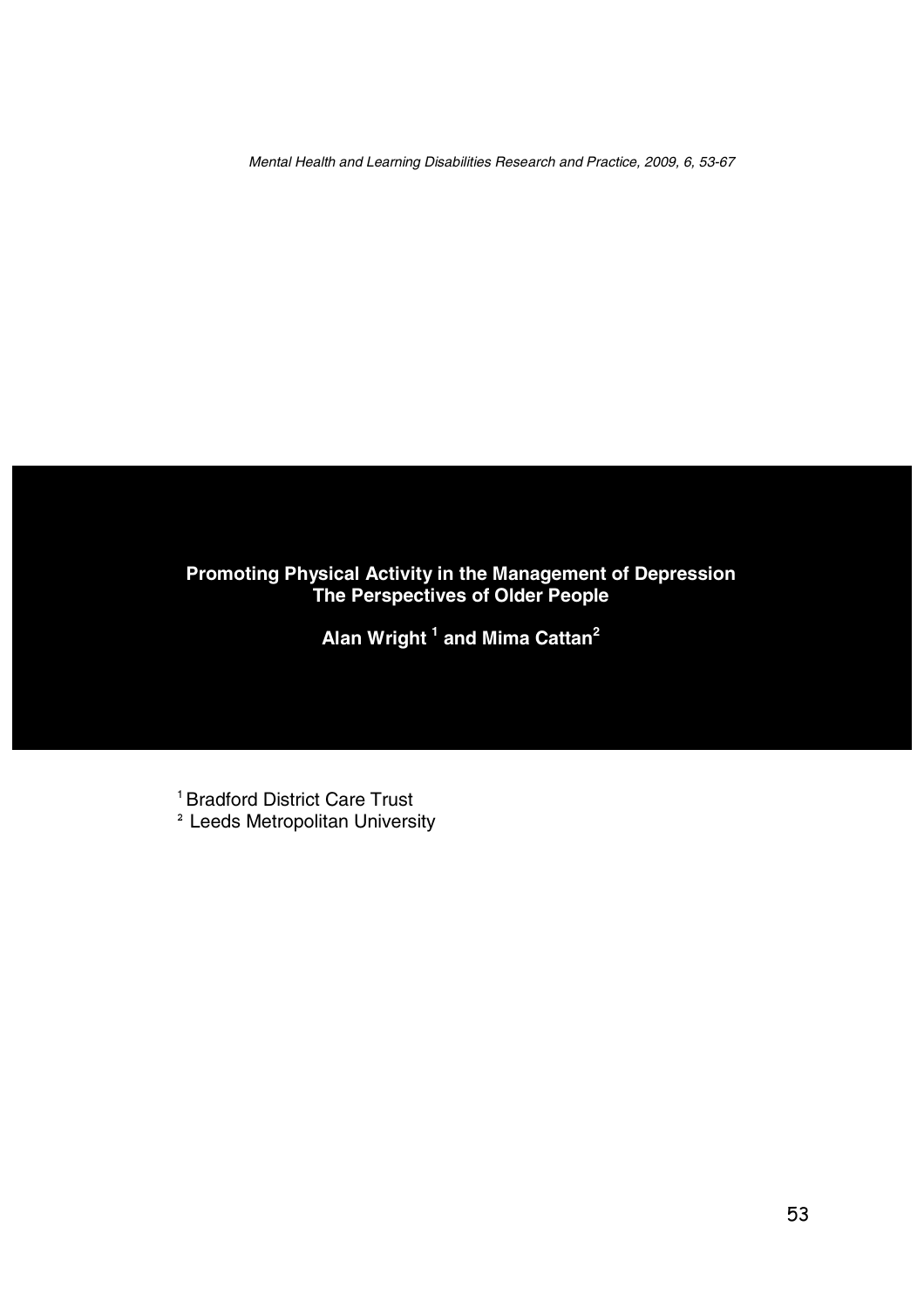# **Promoting Physical Activity in the Management of Depression, The Perspectives of Older People**

Alan Wright and Mima Cattan

### **Abstract**

While exercise has been widely proposed in the management of depression in older people, the subjective experiences of individuals participating in this intervention have been neglected. Similarly, little is known about the manner in which unsupervised physical activity is adopted by older people as they recover from an episode of depression. This qualitative study sought the views of 11 older people who had recently been admitted to hospital with depression and attended regular in-patient exercise groups. It was found that participants valued opportunities to exercise when in hospital and reported a range of benefits. Following discharge unsupervised physical activity played a crucial part in the recovery process and three typologies were defined which categorised participants' motivation to be physically active. It was concluded that opportunities for older people to join exercise groups when hospitalised with depression are likely to be valued and that individual factors should be acknowledged when promoting post discharge physical activity.

**Key words:** Older people, depression, exercise, physical activity

Depression is a leading cause of disability throughout the world (WHO 2001). It significantly impacts on the lives of millions of older adults (Snowden et al, 2008) and is expected to affect even greater numbers as the proportion of older people in the global population grows (Moussavi et al 2007). Recommended treatments for depression include anti-depressants and psychological therapies (WHO 2008; NICE 2004; Remick 2002). Medication, however, takes several weeks to be effective and concordance in the older population can be poor (Maidment et al, 2002). Accessing psychotherapy, on the other hand, is problematic due to the lack of suitably qualified professionals (MHF 2006b; Snowden et al 2008). Exercise provides another option and has been the focus of considerable interest in the field of mental health in recent years (Smith 2006). Evidence from randomised controlled trials which include clinically depressed older people suggests that it is useful in the management of low mood (Sjösten & Kivelä 2006).

Regular physical activity is also important for older people irrespective of their mental health needs because it offers a range of physical health benefits and provides some protection from medical conditions they are at risk of, such as osteoporosis and hypertension (Nied & Franklin 2002; Young & Dinan 2005). Furthermore, exercise can help maintain functional independence as even the healthiest older people lose muscle mass and experience reduced joint flexibility as a consequence of the ageing process (McMurdo 2000; Taylor et al 2004).

Unfortunately, despite being aware of the positive effects of an active lifestyle (Crombie et al 2004), older adults in general are more likely than any other age group to lead a sedentary lifestyle (DOH 2003; CDC 2007; ABS 2007). For older people admitted to hospital due to severe depression, achieving the activity levels necessary to gain benefits can be particularly difficult. This is due to a combination of the reduced energy and greater fatigability (WHO 1992) associated with depression and the fact that they are likely to spend at least a month (Sitta et al 2006; HES 2007) in an environment where opportunities to be physical active are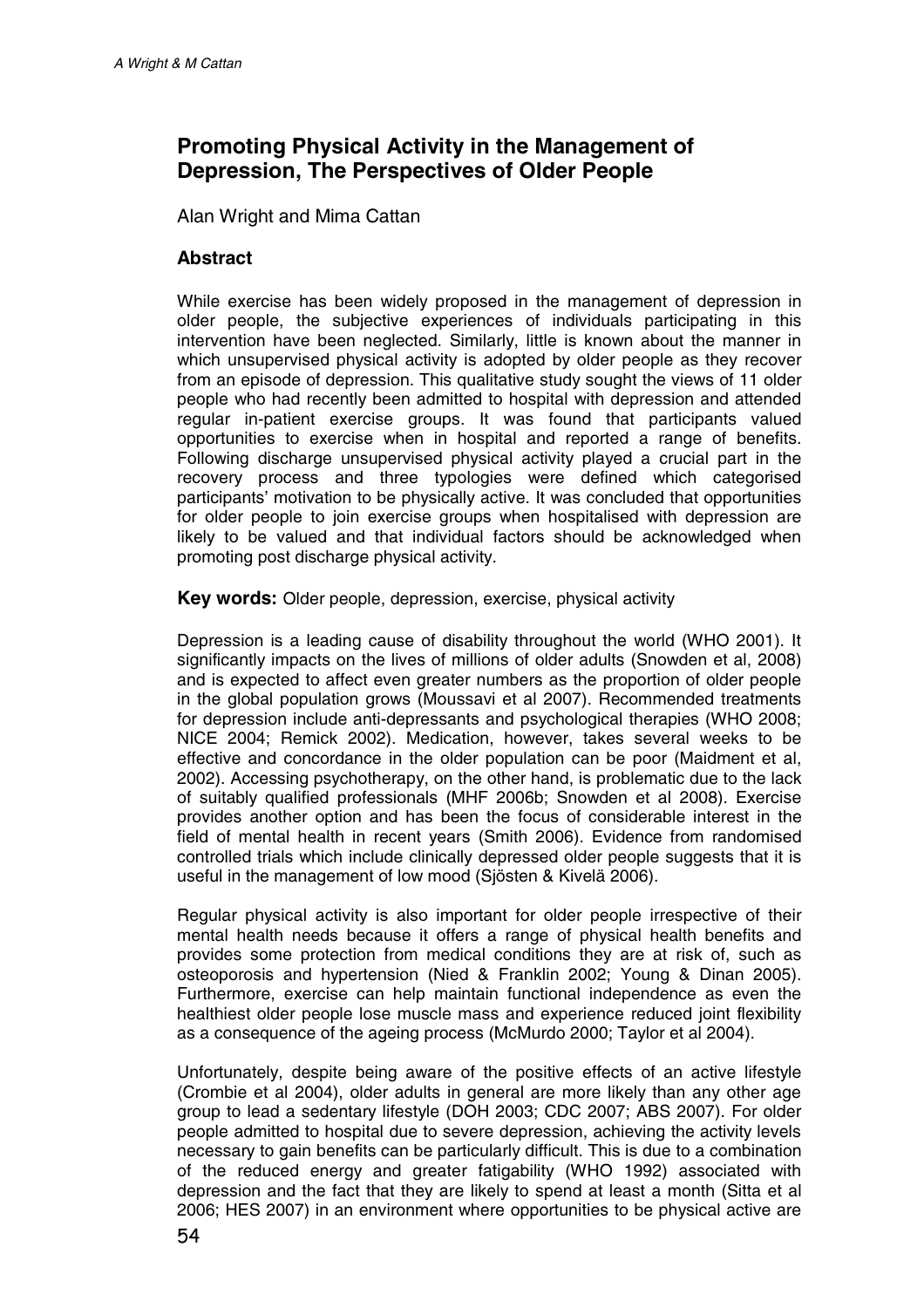often scarce (Radcliffe & Smith 2007). Therefore, although engaging in physical activity when hospitalised with depression is potentially helpful for older people, promoting it effectively is likely to be a challenge.

Most research in this area has focused on the effects of supervised activities in terms of a measurable reduction in the symptoms of depression (Mather et al 2002; Tsang et al 2006; Blummenthal et al 2007; Kerse et al 2008). Consequently recommendations in the literature (Young & Dinan 2005) and UK Government guidelines (NICE 2004) tend to involve structured activities such as instructor lead exercise groups. However, formal exercise programmes can be seen by older people at large as intimidating, competitive or boring and individuals may have difficulty accessing such interventions or even hearing about them in the first place (Illiffe et al 1994). In contrast, it is recognised that research which addresses the adoption of self-directed physical activity by older people in unsupervised community settings has been scarce (Faulkner & Biddle 2004; Craft et al 2007).

A further result of the prevailing biomedical approach in this field is a tendency to neglect the perspective of the depressed person as they engage in physical activity (Sorensen 2006; Wallace & Lahti 2005). Acknowledgement of the individual context is important because each person's relationship with physical activity is unique and changeable (Stathi et al 2002; Faulkner & Biddle 2004). Indeed, schemes which promote physical activity for older people in general have been criticised on the basis that little consideration is given to the variety of meanings that physical activity has for people (Thurston & Green 2004). Similarly, each individual's experience of mental illness varies over time and is influenced by a variety of psychosocial factors (Faulkner & Carless 2006). It is therefore highly unlikely that a single exercise based intervention will be identified which is found useful by all. In recognition of this probability, research adopting an interpretivist viewpoint has been undertaken with younger mentally ill people and has explored the experience of physical activity in terms of psychosocial benefit rather than a reduction of depressive symptoms (Carless & Douglas, 2004). However, there is little evidence of this approach being used to explore the experiences of older people receiving treatment for depression. Finally, on a practical level, talking to older people about what services they want can assist in the development of effective interventions (Wallin et al 2007).

### **Study Aims**

This project set out to explore the way in which older people admitted to hospital with depression experience exercise groups and the manner in which they engage in unsupervised physical activity once discharged.

### **Setting**

The study was based at an in-patient facility for older people with mental health needs in the North of England. Exercise groups are run on five mornings a week by members of the physiotherapy team in a large room adjacent to the ward. Sessions last for approximately 30 minutes and include warming up exercises, slow stretches and more vigorous activities designed to stimulate cardio-vascular function. Most activities are undertaken in a seated position although weightbearing exercises are included. Music is used to encourage participation. These sessions are open to all patients on the ward who wish to join and are considered well enough to do so by nursing and physiotherapy staff.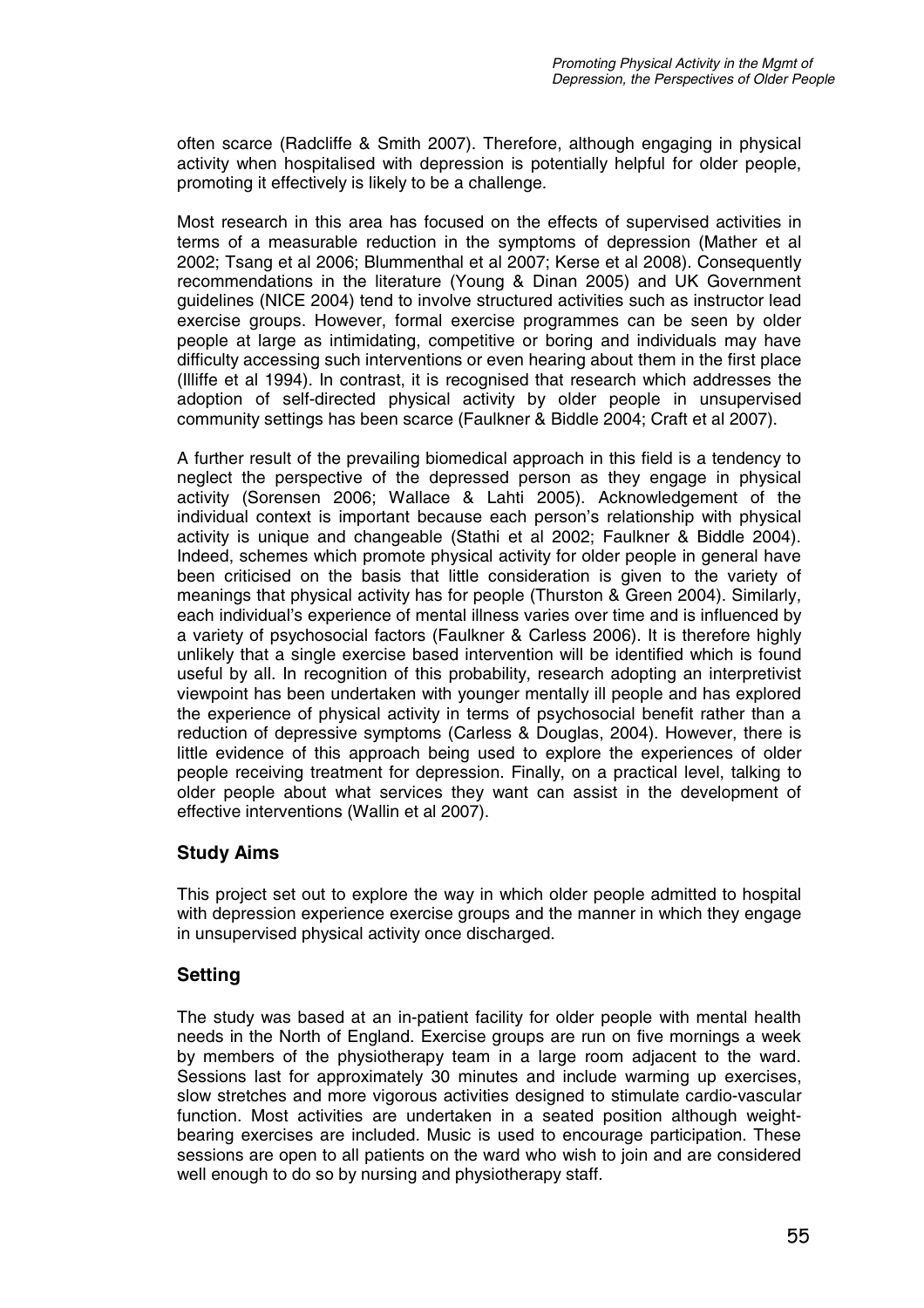# **Methods**

### **Recruitment of Participants**

Local ethics committee approval was obtained and 17 potential participants were purposively selected using exercise group attendance records. All had been admitted to hospital with severe depression, attended a minimum of six exercise sessions and been discharged for at least three months prior to inclusion in the study. Individuals were approached via their community psychiatric nurse who gave short-listed individuals information about the study and asked them to return a completed consent form in a pre-paid envelope if they wished to participate. Eleven participants aged 69-86 years were recruited from the initial short list, of which nine were community dwelling and two were nursing home residents. The group consisted of five males and six females. Nine were white, one black and one an Indian born Sikh. Participants' names were changed to ensure anonymity.

### **Data Collection and Analysis**

Semi-structured interviews were undertaken either at the participants' homes or at a local day centre, if preferred. Interviews were tape recorded and then transcribed. The framework approach to data analysis was adopted (Pope et al 2000). This entailed identifying key themes within the data which were placed into categories and tabulated in the form of matrices. Completed matrices were reviewed and interpreted in relation to the study aims.

#### **Findings**

Study findings are presented here in the form of salient shared themes which emerged from the data analysis. Themes relate to perceptions of the hospital based exercise group, attitudes to physical activity in general and then engagement in it following discharge. Three typologies to which the participants were assigned will then be described. These typologies were created through the synthesis of reported themes and illustrate each participant's overall attitude to physical activity and its role in the recovery process.

#### **Attitudes to Hospital Based Exercise Groups**

All individuals described favourable attitudes to the exercise groups. Most stated that they enjoyed the sessions and a number of participants reported that they looked forward to them. While two participants reported that they attended the sessions in response to staff encouragement, the majority stated that they were sufficiently motivated to attend without persuasion. On the other hand, participation in the sessions could be difficult for some, particularly when they were first admitted and feeling very depressed:

At first it was daunting going into any of the groups. I was overwhelmed by the people because I didn't know them. When you're really down you feel that you can't make that effort to go. You just couldn't face going' (Male 75 years).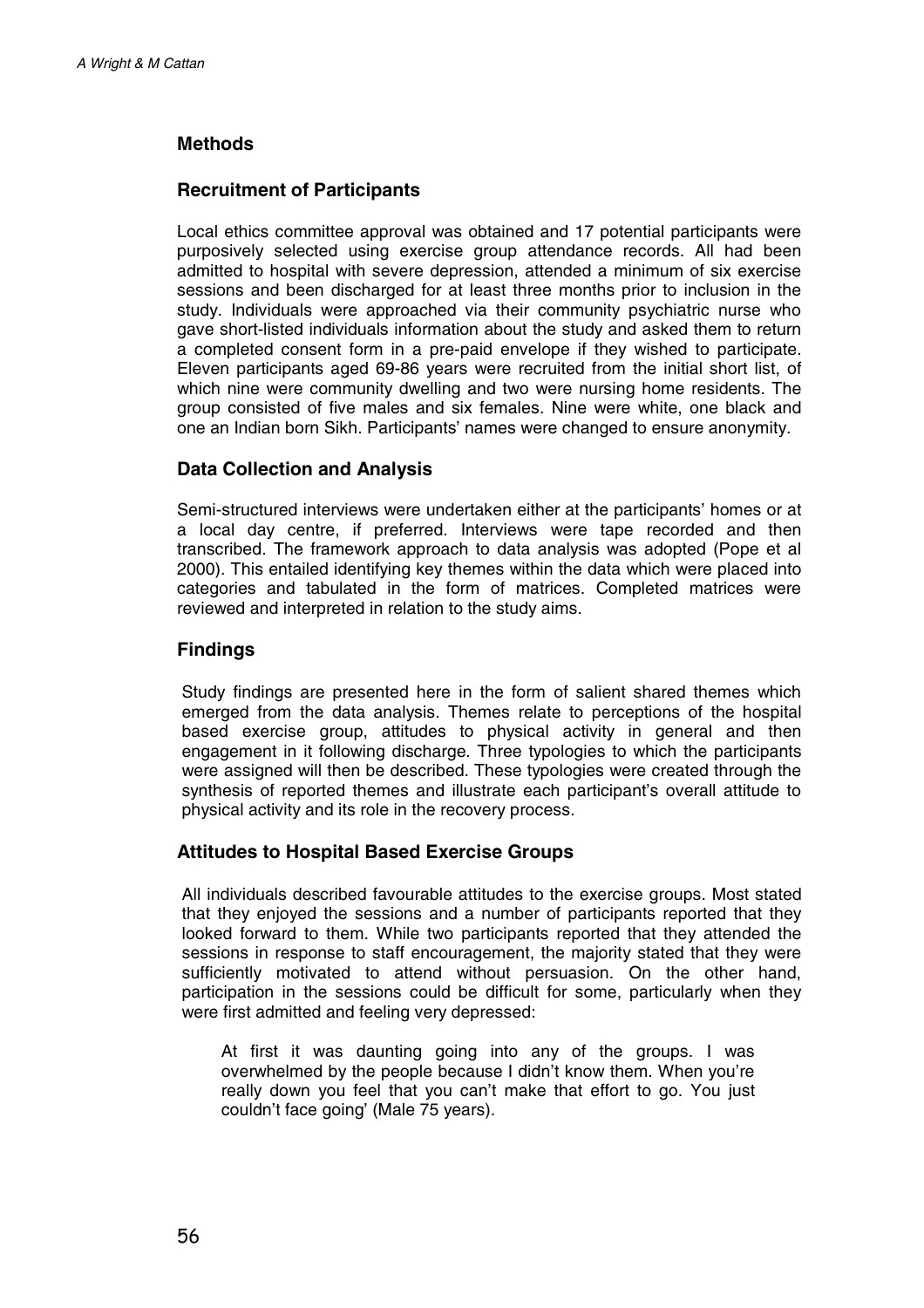#### **Perceived Benefits of Hospital Based Exercise**

Although comments were made that the low mood experienced when in hospital made it difficult to judge whether the exercise groups had been helpful or not, participants were able to describe a number of benefits resulting from them. Several spoke about a purely physical benefit. For example, it was reported that regular exercise made arthritic joints feel more comfortable and therefore that walking had become easier. Most participants appeared to value the opportunity to 'keep active'. Others described a sense of physical well-being which resulted from the exercise:

They said breathe in and all this sort of thing. I felt great. I always felt happier when I came out' (Female 75).

'Enjoyment' was reported as a benefit by several participants and most of them described positive mood effects which lasted for varying amounts of time. For one participant the raised mood lasted for the rest of the day following the exercise session. Diversion emerged as another common theme with a number of people stating that the groups helped to distract them from their problems, pass time and add structure to their day. Finally, a sense of competence was reported which arose from the awareness of the ability to perform the exercises. Unfortunately these effects could be short lived:

What I used to dread then was going to the next activity. Because I was quite happy with the exercise group. I could do that. I enjoyed that. Then I was fearful going into the discussion group. When you're so low you feel that you don't have the capacity to take part. You feel that you don't know anything any more' (Male 75 years).

The following themes identify beliefs that were shared by members of the study group.

#### **An Identification with Physical Activity**

Firstly virtually all were found to identify closely with leading an active lifestyle. This association with being active was reported even among those who described low levels of physical activity both before and after their hospital admission. Their views on the subject could be expressed quite stridently:

I think everyone should be active. Whether you're alright or not you should be active' (Female 69).

Despite low levels of reported physical activity within the previous year or so most interviewees reported regular participation in activity in the more distant past. Familiarity with physical activity appeared to predispose individuals to engage in hospital based exercise groups. For instance, when one participant was asked why he regularly attended the groups while others did not, he replied as follows:

(It was) probably because I'd always been active. That was probably the reason. People who haven't been active probably don't want to be bothered' (Male 75 years).

Although having been highly active in the past several members of the group spoke with resignation about being much less active currently: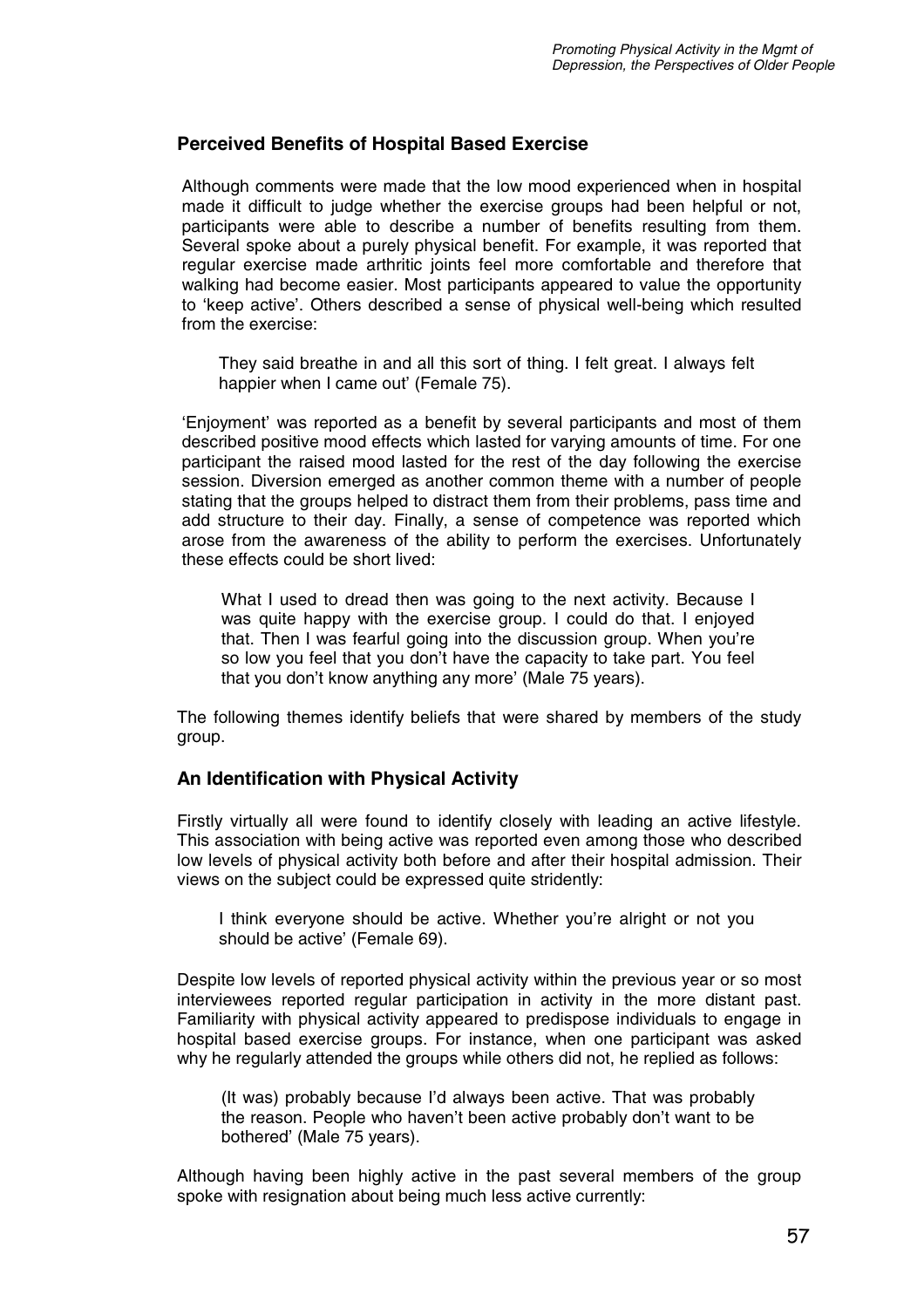This lack of activity doesn't bother me at all. I haven't missed golf at all. I've had some great times……good trips, smashing days out and I've got all of those memories you see' (Male 71 years).

#### **A Belief in the Link between Physical Activity and Mood**

A second belief reported by most individuals was that being active exerted a strong positive effect on their mood. This could reflect a belief in the long term effects of leading an active lifestyle:

'I think the fitter you feel the better you feel. As opposed to doing no physical activity at all and coming home and sitting in a chair and watching telly. I think it helps tremendously with being active' (Male 75).

They also acknowledged the short term effects of a single bout of activity such as feeling better for having had a walk outside their home. Although, despite associating physical activity with positive mood effects individuals also recognised that commencing activities could be difficult. Conversely, people in the study described adverse mood effects when they were unable to be as active as they wanted to be due to factors such as poor weather.

The following themes relate to participants' views on being physically active following discharge from hospital.

#### **Motivation for Physical Activity Following Discharge**

Several reported that they had used physical activity after leaving hospital to lift mood and regain of self-identity. Walking outside was the most popular activity:

If I feel down a little or low I want to go for a walk. To get out in the open air and walk around. If I can put it like this, it makes me feel normal again. So its very important to me. The physical activity that I do. Particularly on my own' (Female 86 years).

Study participants spoke about gaining a sense of accomplishment through completing physical tasks and reaching goals. Significantly, this sense of accomplishment was not necessarily the product of an enjoyable activity.

I enjoy gardening when its finished. When its all tidy and all the lawns are trimmed. But I'm not a right lover when I'm doing it. I know it's a bit silly. I love it when its done. When its done and looking nice I'm quite pleased with myself' (Male 71).

Just as exercise had provided a welcome diversion in hospital, physical activity was used by some following discharge as a mechanism for keeping busy and coping with living alone. Ensuring that they were able to continue gaining the benefits of physical activity could be of concern, however. One man expressed some concern that his chores around the house and garden would run out as winter set in and he would struggle to fill his time.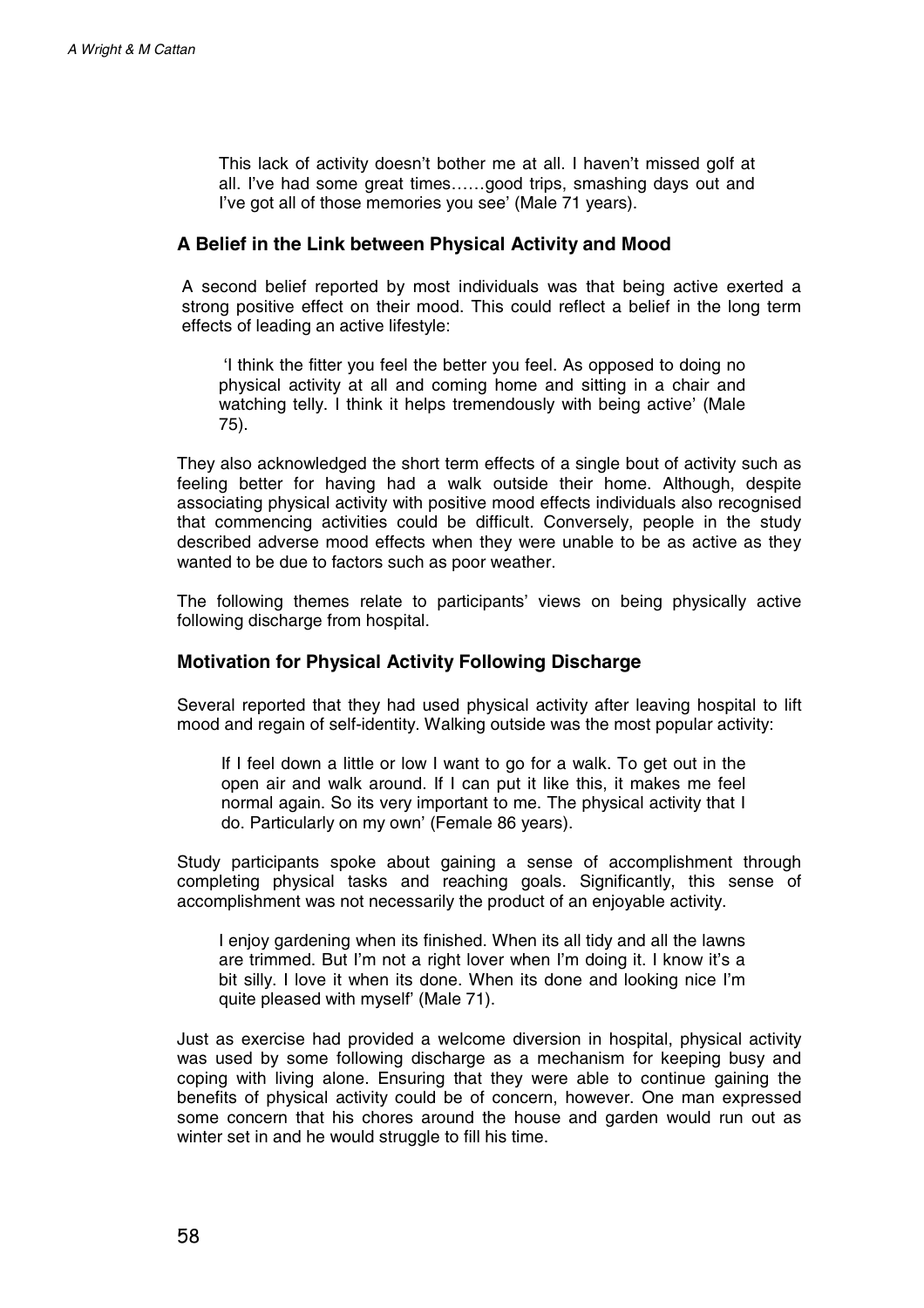#### **Functional Mobility and Regaining Independence**

The desire for functional independence was clearly expressed by members of the study group and they recognised the need to be physically active in order to achieve this. Several individuals described their intention to work hard on their mobility in order to access the community, for example:

Its very important that I'm independent and by doing these daily walks it gives me more independence. And hopefully eventually I'll be able to manage without my daughter being here. That's my goal; going to Asda by myself. I want to do that because my daughter will have to go back to work and I'll have to depend on myself then' (Female 86)

Therefore, although participants reported that they enjoyed walking outside, for some it was the fact that it enabled them to look after themselves that was most valued.

#### **Physical Activity as a Yardstick to Gauge Recovery**

For some, specific events during the recovery process, such as visiting their church unassisted for the first time since being in hospital, held particular significance. Re-engaging in physical activity was also described as a catalyst for recovery:

…Some children knocked some copings off outside and I looked at them and if I'd been down like before I'd not have bothered but I set to straight away. I came in, got a hammer, a chisel…..cleaned the mortar off and got some cement and started to do it. Got physically working and I just seemed to start then and it's continued ever since' (Male 75 years).

Similarly, setting themselves activity related goals such as trips on public transport and re-engaging in activities again gave the group something tangible to aim for during their recovery from depression.

#### **Barriers to Physical Activity**

While old age in itself was rarely identified as a barrier to physical activity, the physical health issues associated with getting older were considered as such by many. Health problems usually took the form of chronic disabling conditions such as arthritis and peripheral vascular disease.

I can't walk that far…about a hundred yards and then my legs start. It's the old fashioned hardening of the arteries in my legs' (Male 71).

Leading an active life was described as difficult by one man because his wife was struggling with ill–health. Psychological barriers such as lack of confidence were also described several months after discharge from hospital, which illustrates the long lasting effects of depression:

I could do anything before. I was always very confident, my brain working really well. I think that's what's affected me. I haven't got that confidence now. I don't feel well enough to do it' (Female 78 years).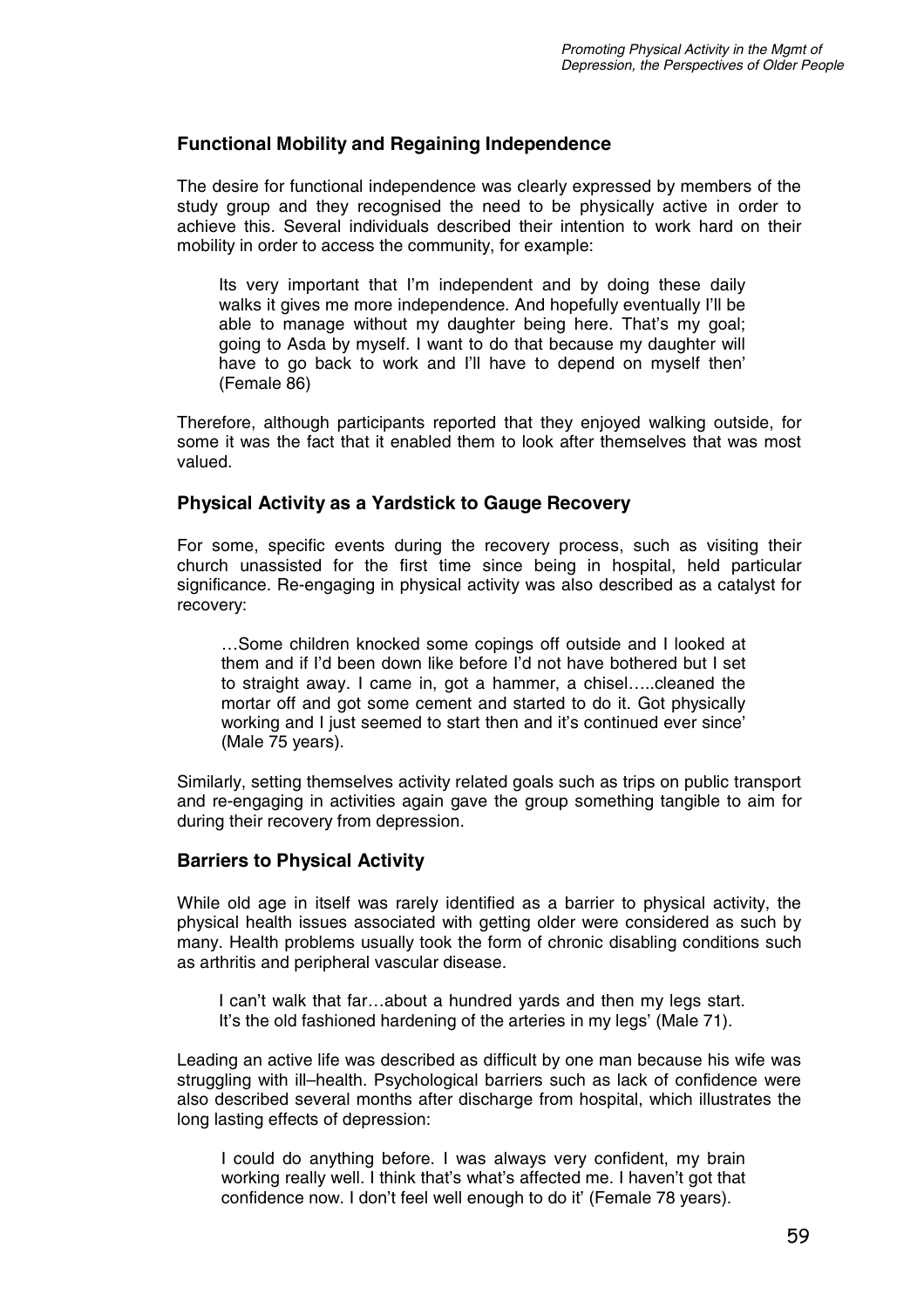Although some identified lack of knowledge about local exercise opportunities and public transport provision as obstacles others suggested that their needs were unlikely to be met by available services anyway. For example, one female expressed the view that local walking groups covered more distance than she was currently able to manage. Finally, wet weather was identified as being a barrier to walking outside.

### **The Influence of the Social Context**

Re-engaging in social relationships following discharge was found to have both positive and negative impact on the physical activity levels of the study group. For some, practical help from family in the form of transport resulted in the participants becoming virtually sedentary. One participant described how she was currently being looked after by her large family:

My daughter comes and does, like changing my duvet or turning my mattress over, things like that. She comes and does what I'm unable to do with my breathing. One of my sons will come and clean the windows inside and another comes to see to the garden. We really are being taken care of' (Female 78 years).

On the other hand, the study found that family relationships stimulated activity by providing a reason for planning visits using public transport and offering practical help in being more active. For example, one participant's daughter worked in a nearby gym and promised to help him to improve his fitness by providing a new programme for him to follow. Likewise, a desire to engage socially with others provided one woman interviewed with the motivation to leave the house and attempt to walk a quarter mile to the local day centre.

### **Motivation for Post-Discharge Activity; Three Typologies**

While all members of the group described being physically active as being important to them after leaving hospital, they expressed this in a variety of ways. Three typologies emerged:

#### • **'Dedicated Exercisers'**

The members of this category described a return to activities such as swimming walking and attending the gym. They appeared highly motivated to participate in regular exercise because they enjoyed the activity itself and regular participation had been normal for them over a considerable length of time. Because they reported valuing the activity itself they can be described as being process orientated.

### • **'Active for Functional Benefits'**

Individuals in the second category were partly motivated by enjoyment but undertook activity primarily to gain benefits such as raised mood, functional independence and fulfilment of their social role. Because individuals in this group were interested in the results of their activity rather than the activity itself they can be described as being goal orientated.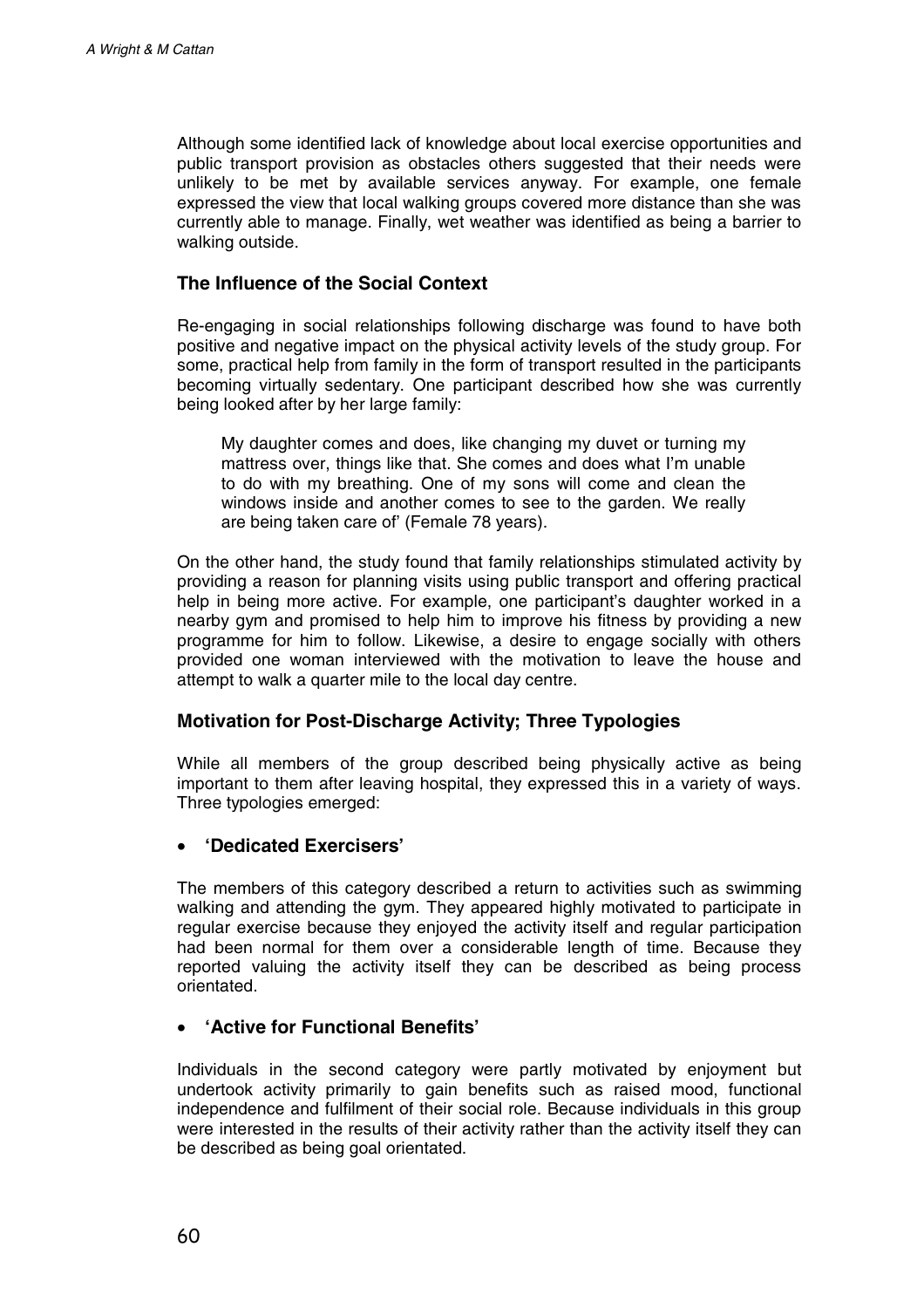# **'Resigned to Doing Less'**

People in the third category benefited from exercise groups when they were in hospital but once discharged they found that the barriers to activity outweighed the facilitators and they had become resigned to leading a less active lifestyle.

### **Discussion**

This study found that individuals can be highly motivated to participate in regular exercise groups despite being sufficiently depressed to warrant an admission to hospital. This is significant in view of the low activity levels within the older population at large (DOH 2003; CDC 2007; ABS 2008) and the fact that depression is thought to severely limit one's ability to perform any task (Craft & Landers 1998). The suggestion that older people value opportunities to be active when in hospital and on discharge echoes a recent British study involving community dwelling adult psychiatric patients who enjoyed exercise and wanted to do more (Ussher et al 2007). Nevertheless, it should be remembered that activity was not embraced by all who were offered it and even the most committed individuals reported struggling with the barriers associated with low mood.

The fact that diversion was widely reported as a benefit in this study indicates that the psychosocial effects of physical activity may be particularly important for depressed older people in hospital. Exercise groups are welcomed partly as an opportunity to pass time and provide structure to the day. Others have described the benefit of physical activity for the mentally ill in terms of diversion (Peluso & De Andrade 2005; Faulkner & Biddle 2004). The implication that older people in hospital value diversion may indicate as much about the lack of activity on the ward as the attraction of exercise.

By their nature groups are social events and this characteristic was recognised by the study participants. Ironically, although promoting social interaction has been identified as being an important element in the promotion of positive mental health (Adams et al 2004) people admitted to mental health units are likely to spend most of their time socially disengaged and alone (Radcliffe & Smith 2007). Encouraging people to join a group provides a reason for leaving the confines of their room and relating to others.

This study suggests that depressed older people in hospital can gain a sense of competence through participation in exercise groups. This is significant because according to psychological models such as Self Determination Theory (SDT) (Deci & Ryan 1985; Ryan & Deci 2000) competence is an innate psychological need and a vital component of every individual's sense of well-being. As well as making the individual feel good about themselves, a raised sense of competence is likely to increase self-efficacy levels (Ostir et al 2003). Self–efficacy plays a crucial role in moderating exercise behaviour as both a determinant and a consequence of physical activity (Wallace & Lahti 2005). While low levels of self–efficacy have been identified as a barrier to physical activity by people experiencing mental illhealth (Ussher et al 2006), raised self-efficacy can lead to increased engagement and enhanced quality of life (Elavsky et al 2005). Theoretically, therefore, promoting competence through exercise could result in a variety of other psychological benefits. This study found that the positive effects of hospital based exercise were less pronounced when the individual concerned was first admitted and severely depressed.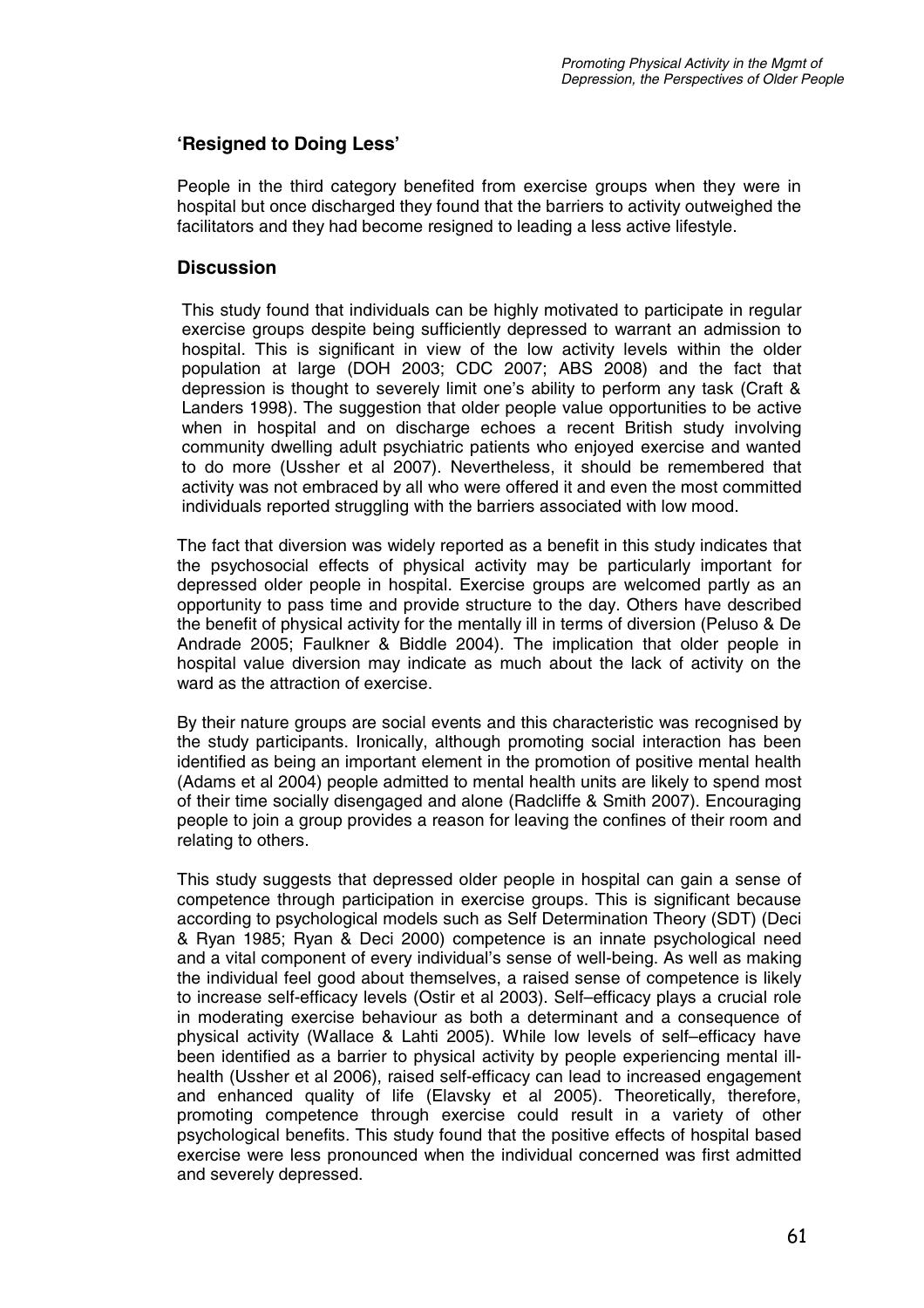A theoretical construct related to SDT is 'Self Schema', which refers to cognitive structures relating to behaviours that are important to the individual and which they closely associate with. Sorensen (2006) identified people with exercise self schemas by asking them whether they considered themselves to be an 'active person' and claimed that the possession of an 'exercise self schema' increases the probability of engaging in physical activity. Our findings suggest people with an exercise self-schema are indeed likely to engage in exercise when in hospital, though identifying with physical activity does not necessarily translate into consistently high levels of activity after discharge. Faulkner and Biddle (2004) found similar contradictions in their study in which the individual who expressed most ambivalence about physical activity was the most active. This suggests that in the community setting other factors outweigh self schema in influencing activity levels.

Our findings suggest that after leaving hospital older people recovering from depression are able to perform self-directed activities such as walking in order to lift their mood. Participants' accounts of physical activity in community settings fill a gap in the literature identified by other researchers (Faulkner & Biddle, 2004). Walking has been identified as being popular in both the younger severely mentally ill (Richardson et al 2005; Sorensen 2006; Ussher et al 2007) and the older population in general.

However, although improving their mood was clearly part of the participants' motivation to be active when discharged, there seems to be more to being active than simply reducing the symptoms of depression through diversion. Older people recovering from depression appear to care more about regaining their independence and returning to normality than engaging in specific activities. For some in the present study, improvements in mood were a welcome by product in the achievement of independence and a return to normality. Being active appears to play an important role in successful recovery from mental ill-health in terms of rebuilding a sense of self in a similar manner to that described elsewhere with younger adults (Carless & Douglas 2007). The variety of meanings that the study group attached to physical activity suggests that attempts at promoting physical activity for older people recovering from depression are most likely to be effective if the wider dimensions of their lives are taken into account. This has been pointed out in the past by Thurston and Green (2004) in reference to promoting physical activity in the older population at large.

Physical ill-health was the most widely reported barrier to activity described by the study group and is a widely discussed in the literature (Crombie et al 2005; Illiffe et al 1994; Stead et al 1997). This is hardly surprising as chronic diseases such as osteoarthritis are commonplace within this age group (Young & Dinan 2005) and are bound to impact on activity levels. For others in the current study, lack of confidence was a barrier to being active outside the home. Faulkner and Biddle (2004) found that low levels of confidence were also a major barrier to younger people with mental health needs attending gym at local health centre. Successfully engaging in physical activity when at home is therefore likely to be more difficult for older people than participating in a group when in the supportive environment of hospital.

Helping older people overcome the effects of chronic physical ill-health may be difficult to achieve, particularly when individuals become resigned to being less active. However, some of the other barriers mentioned by the participants, such as lack of confidence and transport difficulties, may be easier to address. Others have recognised the importance that older people attach to effective transport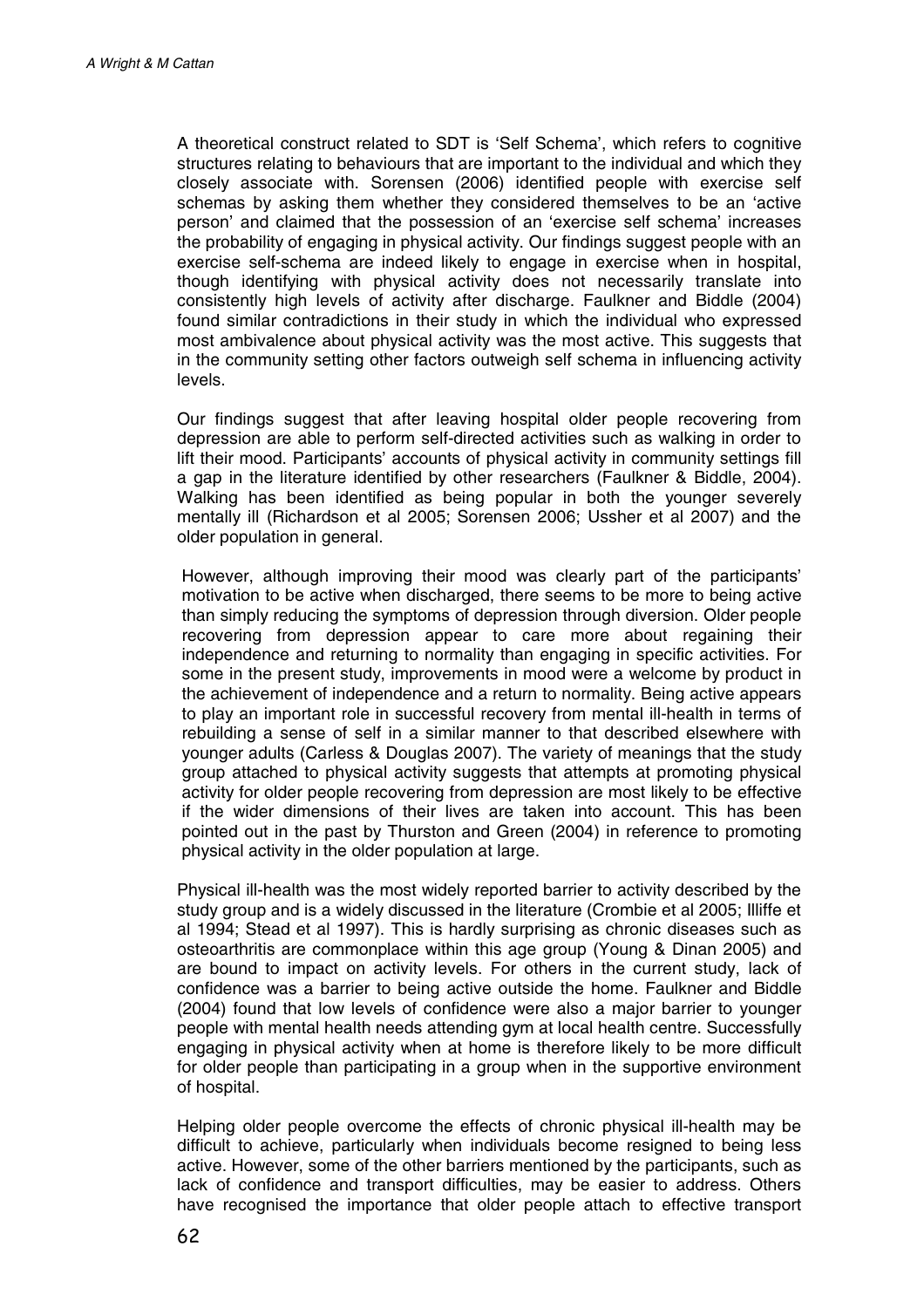(Marsden et al 2007). Tackling practical barriers is vital, particularly in the light of current UK guidelines which recommend the development of community based exercise programmes (NICE 2008).

# **Limitations**

This study has certain limitations. Firstly, the sample size was small which suggests that the results are not generalisable to the older population at large. However, qualitative studies such as this do not aim at producing findings that are relevant to all but focus more on the meaning which individuals attach to their unique experience (Litva & Jacoby 2002). For a study of this design a small sample is sufficient to allow data saturation to occur. In fact, many studies investigating the use of physical activity in the field of mental health have included fewer than 10 participants (Faulkner & Biddle 2004). Secondly, a certain amount of bias is inevitable as a result of the researcher talking to the recipients of a service that he has provided. It was therefore important to be reflexive regarding the role of the researcher as a promoter of physical activity and be as transparent as possible about the methods employed in the study (Meyrick 2006). Finally, the study failed to recruit anyone with a Pakistani background. This is significant as this group represents Bradford's largest ethnic minority and evidence suggests that South Asians are less likely to participate in physical activity than the wider population (Department of Health 2003). Further research is therefore needed to consider issues relating to ethnicity in this field.

# **Conclusions**

This research suggests that depressed older people who are admitted to hospital can be well motivated to join exercise groups and are able to identify a range of physical and psychosocial benefits from participating in them. People who identify with being physically active and who are aware of the potential benefit in terms of their mood are most likely to attend. Opportunities for regular group exercise within older people's mental health services are therefore likely to be welcomed by people receiving in-patient care. Physical activity can also play an important part in the recovery process when returning home and is adopted in a highly individual manner. Some older people will search out opportunities to be active because it is important for them to perform exercise, while for others re-engaging in physical activity is an important aspect of their recovery and a vital key to regaining independence. Barriers such as ill-health, reduced motivation and practical difficulties make being active difficult for some older people. Such individuals may benefit from individualised goal orientated interventions in order to gain the benefits of being active.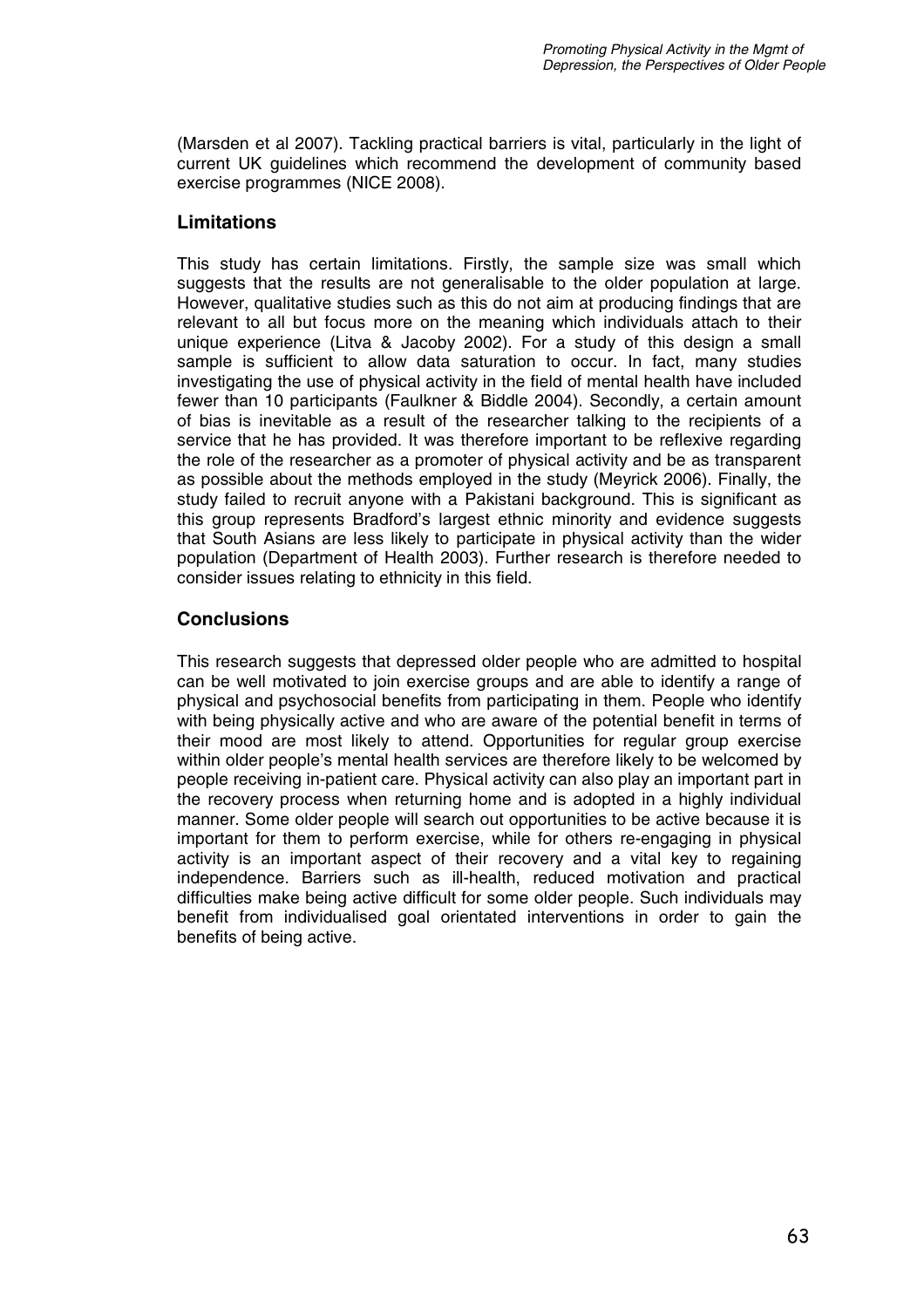### **References**

ABS (Australian Bureau of Statistics) 2006. National Health Survey, Summary of Results 2004-2005. Canberra, ABS.

Adams, K., Sanders, S., & Auth, E. 2004. Loneliness and Depression in Independent Living Retirement Communities: Risk and Resilience Factors. Aging & Mental Health, 8 (6) 475-485.

Blummenthal, J., Babyak., M., Doraiswamy, P., Watkins, L., Benson, M., Hoffman, Krista A. Barbour, K. A., Herman, S., Craighead, E., Brosse, A. L., Brosse, Waugh, R., Hinderliter, A., & Sherwood**,** A.**,** 2007. Exercise and Pharmacotherapy in the Treatment of Major Depressive Disorder. Psychosomatic Medicine 69: 587 596.

Carless, D., & Douglas, K. 2004. A Golf Programme for People with Severe and Enduring Mental Health Problems. Journal of Mental Health Promotion 3: 26-39.

Carless, D., & Douglas, K. 2007. Narrative Identity and Mental Health: How Men with Serious Mental Illness Re-Story their Lives Through Sport and Exercise Psychology of Sport and Exercise (In press).

CDC (Centers for Disease Control and Prevention) 2007. Prevalence of Regular Physical Activity Among Adults United States, 2001 and 2005. Morbidity and mortality weekly report 56:46.

Craft, L., & Landers, D. 1998. The Effect of Exercise on Clinical Depression and Depression Resulting from Mental Illness: A Meta Analysis. Journal of Sport and Exercise Psychology 20: 339-357.

Craft, L., Freund, K., Culpepper, L. et al. 2007. Intensive Study of Exercise for Depressive Symptoms in Women. Journal of Womens Health 16 (10): 1499-1509.

Crombie. I., Irvine. L., Williams. McGinnis, A.R., Slane, P.W., Alder, E.M., & McMurdo, M.E. 2004. Why Older People do not Participate In Leisure Time Physical Activity: A Survey of Activity Levels, Beliefs and Deterents Age and Ageing 33 (3): 287-292.

Deci. E., & Ryan, R. 1985. Intrinsic Motivation and Self Determination in Human Behaviour. New York, Plenum.

Department of Health 2003. Health Survey for England 1994-2003. London, Department of Health.

Elavsky, S., McAuley, E., Motl, E., Konopack, J.F., Marquez, D.X., Jermone, G.J., & Diena, E. 2005. Physical Activity Enhances Long Term Quality of Life in Older Adults: Efficacy, Esteem and Affective Influences. Annals of Behavioural Medicine: A Publication of the Society of Behavioural Medicine 3 (2): 138-145.

Faulkner, G. & Biddle. S. 2004. Exercise and Depression: Considering Variability and Contextuality Journal of Sport and Exercise Psychology 26: 3-18.

Faulkner, G., & Carless, D. 2006. Physical Activity in the Process of Psychiatric Rehabilitation: Theoretical and Methodological Issues. Psychiatric Rehabilitation Journal 29 (4): 258-267.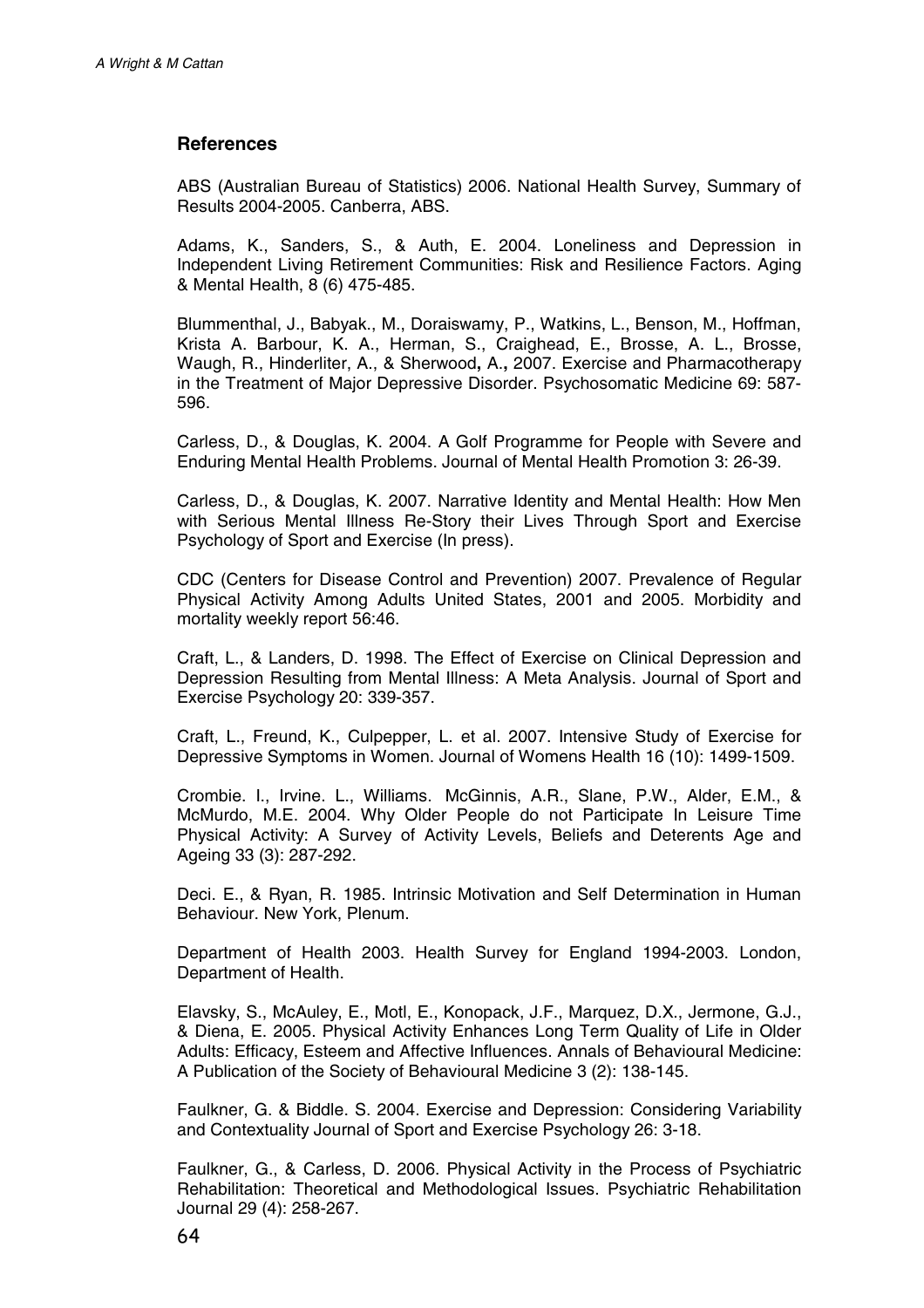HES 2007. 'Hospital Episode Statistics. Primary Diagnosis: Summary' [Internet] Available on <http:www.hesonline.nhs.uk> [Accessed on 1<sup>st</sup> September 2008].

Illiffe, S., Tai, S., Gould, M., Thorogood, M., & Hilsdon, M. 1994. Prescribing Exercise in General Practice. British Medical Journal, 309, 494-495.

Kerse, N., Falloon, K., Moyes, S, & Hayman, K., Dowell, T., Kolt, G., Elley, C. 2008. Depression in Late Life: An Intervention Trial of Exercise. Design and Recruitment of a randomised Controlled Trial. BMC Geriatrics 8 (12).

Litva, A., & Jacoby, A. 2002. in Craig, J. The Evidence Based Practice Manual for Nurses. Edinburgh, Churchill Livingstone (136-161).

 Maidment, R., Livingston. G., & Katona, C. 2002 'Just keep taking the tablets'. Adherence to Anti-Depressant Treatment in Older People in Primary Care. International Journal of Geriatric Psychiatry 17 (8): 752-757.

Marsden, G., Jopson, A., Cattan, M, & Woodward, J. 2007. Transport and Older People: Integrating Transport Planning Tools with User Needs. Leeds, University of Leeds and Leeds Metropolitan University.

Mather, A., Rodriguez, C., Guthrie, M., McHarg, A.M., Reid, I.C., & McMurdo, M.E. 2002. Effects of Exercise on Depressive Symptoms in Older Adults with Poorly Responsive Depressive Disorder. A Randomised Controlled Trial. British Journal of Psychiatry 180: 411-415.

McMurdo, M. 2000. A Healthy Old Age: Realistic or Futile Goal. British Medical Journal 321**:** 1149-1151**.** 

Meyrick, J. 2006. What is Good Qualitative Research? A First Step Towards a Comprehensive Approach to Judging Rigour/Quality. Journal of Health Psychology 11 (5): 799-808

Mental Health Foundation. 2006. We Need to Talk. The Case for Psychological Therapy on the NHS. London, Mental Health Foundation.

Moussavi, S., Chatterji, S., Verdes, E., Tandon, A., Patel, V., & Ustun, B. 2007. Depression, Chronic Diseases, and Decrements in Health: Results from the World Health Surveys. The Lancet 370: 851-858.

National Institute of Clinical Excellence (NICE) 2004. Depression: Management of Depression in Primary and Secondary Care. Quick Reference Guide. London, National Institute for Health and Clinical Excellence.

National Institute of Clinical Excellence (NICE) 2008. Occupational Therapy and Physical Activity Interventions to Promote the Mental Well-Being of Older People in Primary Care and Residential Care. (Draft) London, National Institute for Health and Clinical Excellence.

Nied, R., & Franklin, B. 2002. Promoting and Prescribing Exercise for the Elderly. American Family Physician 65: 419-426.

Peluso, M., & Guerra de Andrade, L. 2005. Physical Activity and Mental Health: The Association Between Exercise and Mood. Clinics 60 (1): 61-70.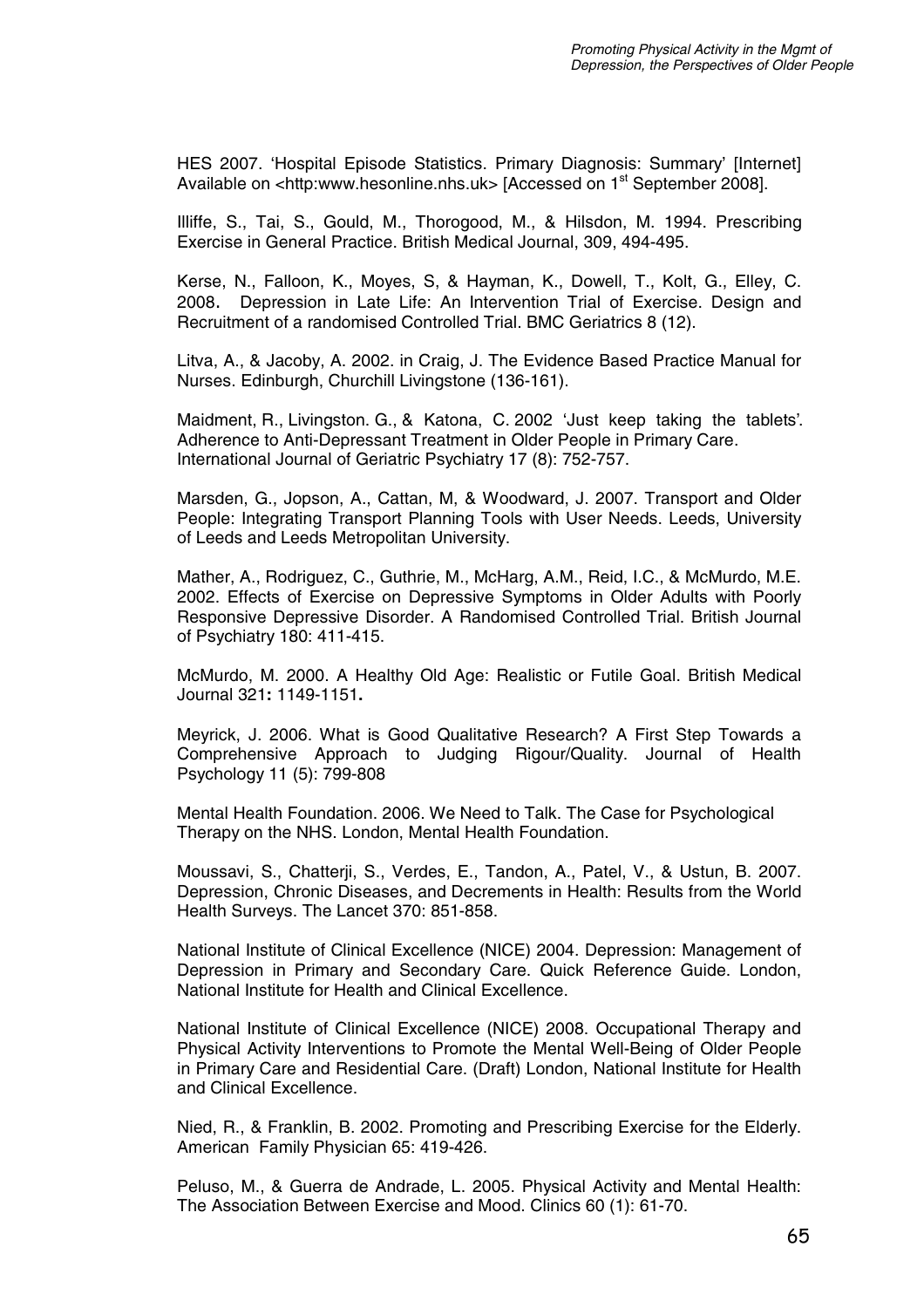Pope, C., Zeibland, S., & Mays, N. 2000. Qualitative Research in Health Care. Analysing qualitative data. British Medical Journal, 320:114-6.

Radcliffe, J., & Smith. R. 2007. Acute In-Patient Psychiatry: How Patients Spend their Time on Acute Psychiatric Wards, Psychiatric Bulletin 31: 167-170.

Remick, R. 2002. Diagnosis and Management of Depression in Primary Care a Clinical Update And Review. Canadian Medical Association Journal 167 (11) 1253-60.

Richardson, C., Faulkner, G., McDevitt, J. 2005. Integrating Physical Activity into Mental Health Services for Persons with Serious Mental Illness, Psychiatric Services 56: 324-331.

Ryan, R. & Deci, E. 2000. Self-Determination Theory and the Facilitation of Intrinsic Motivation, Social Development, and Well Being. American Psychologist 55 (1): 68-78.

Sitta, P., Brand S., Schneider, F., Gabel, W., Berger, M., Farin, M., & Harter, M. 2006. Duration of Inpatient Depression Treatment. Fair Benchmarks Between Hospitals. Pyschother Psychosom Med Psychol 56 (3-4): 128-137.

Sjosten, N., & Kivela, S. 2006. The Effects of Physical Exercise on Depressive Symptoms Among the Aged: A Systematic Review. International Journal of Geriatric Psychiatry 21: 410-418.

Smith, T. 2006. Blood, Sweat, and Tears: Exercise in the Management of Mental and Physical Health Problems. Clinical Psychology: Science and Practice 13 (2): 198-202.

Snowden, M., Steinman, L., & Frederick, J. 2008. Treating Depression in Older Adults: Challenges to Implementing the Recommendations of an Expert panel.<br>Prev Chron Dis 5 (1) linternetl available on Prev Chron Dis 5 (1) [internet] available on <http;//www.cdc.gov/pcd/issues/2008/jan07\_0154.htm> [accessed on 15th September 2008].

Sorensen, M. 2006. Motivation for Physical Activity of Psychiatric Patients when Physical Activity was Offered as Part of Treatment. Scandinavian Journal of Medicine and Science in Sports 16: 391-398.

Stead, M., Wimbush, E., Eadie, D., Douglas, Erica, Teer, P., & Phil 1997. A Qualitative Study of Older People's Perception of Ageing and Exercise: The Implications for Health Promotion. Health Promotion International 19, (3): 379 387.

Taylor A, Cable N, Faulkner G et al. 2004. Physical Activity and Older Adults: A Review of Health Benefits and the Effectiveness of Interventions. Journal of Sports Sciences 22: 703-725.

Thurston, M., & Green, K. 2004. Adherence to Exercise in Later Life: How Can Exercise Programmes be Made More Effective? Health Promotion International, 19 (3), 379-387.